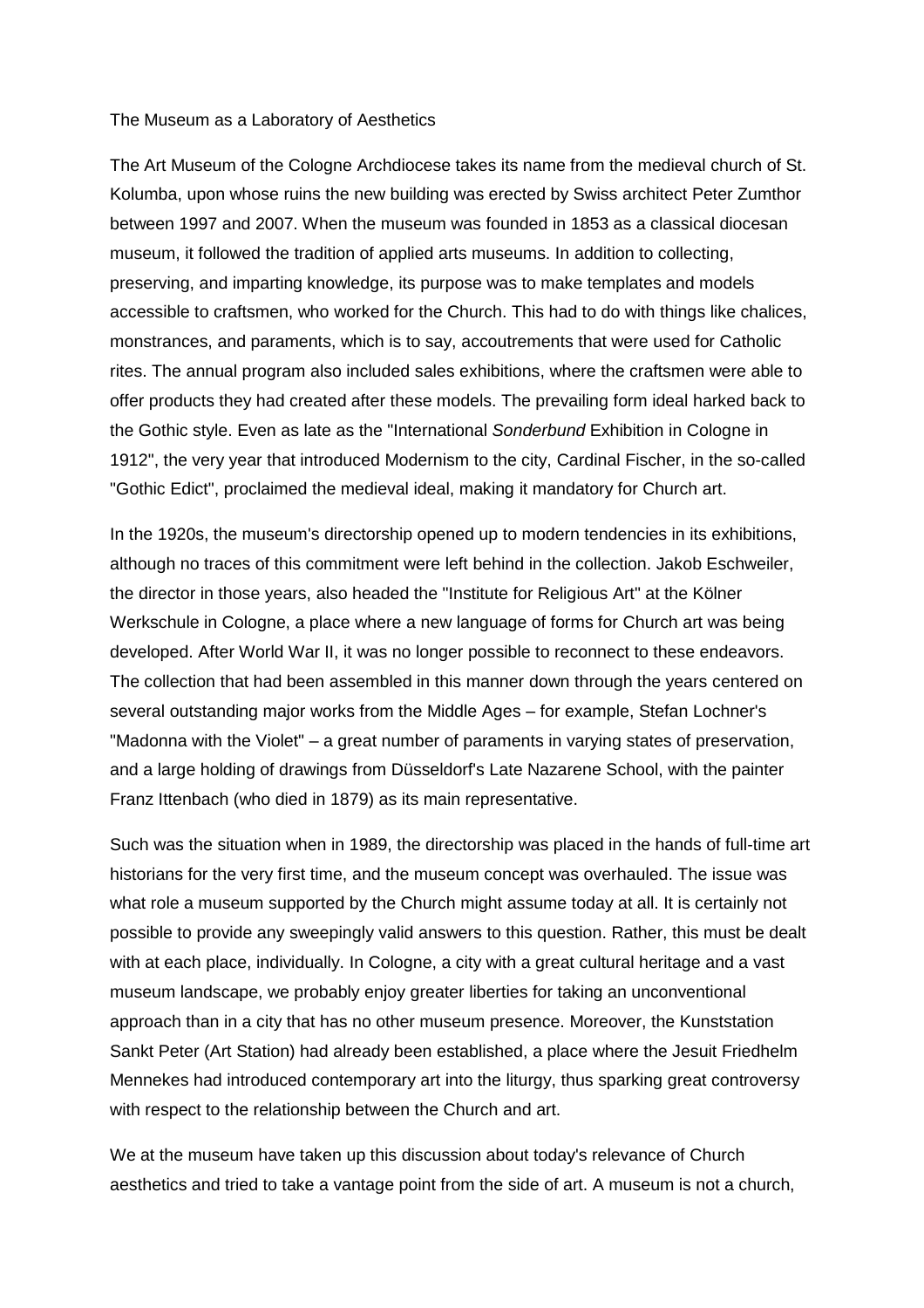there are no liturgical requirements, and the goals to be achieved are different than in a church building as well. Central to a museum are art and the visitors. It is the museum's primary task to create a contact between both of these partners that sparks as much enthusiasm as possible. Our approach is based on 20th-century hermeneutics, which focuses "above all, on a 'practical understanding' that, long before a liberal arts approach comes into play, appears as a non-verbal form of coping with existence, perceiving the aesthetic experience as a never-ending process of recognition". <sup>1</sup> Our didactic approach draws on the rhetoric of the artwork as expressing the artist's authentic message – be this from the Middle Ages or the present day – and it relies on the visitor's eager attention to address it as the only authentic form of perception. So we ask the viewer to give priority to the looking and experiencing. For this reason, labeling has been relegated exclusively to the short guide. Our task here consists of facilitating the best possible "stage appearance" for the message of the objects, thus giving the visitor's attention the best possible starting point. Ultimately, this is about room proportions, light situations, materials and their surfaces, pedestal sizes, display case forms, and the painstakingly deliberated filling of rooms, carefully balancing aspects of abundance and emptiness.

In order to house the quickly growing collection and create a suitable framework for its presentation, we set about the task of building a new museum. In the preamble to the call for bids in the architectural competition, we read: "In order to sensitize perception: We desire a lively museum that corresponds to the reality and the dignity of what already exists here, an architecture that creates space but exercises restraint, uses durable materials, a minimum of technology, displays simplicity and functionality in the details, is meticulously executed in keeping with the materials; in short, a natural setting for people and art."<sup>2</sup> Put into practice by the winner Peter Zumthor, this means: neutral, but distinctive rooms with entirely different proportions, light situations, and atmospheres, a reduction of vertical and horizontal lines, natural materials such as terrazzo and clay plaster, as well as an all-but-invisible technology.

The deliberations given to the rooms went hand-in-hand with the new orientation of the collection concept. Since 1989 Kolumba has been able to expand its holdings to include numerous pieces of contemporary art. In doing this, the goal has not been to seamlessly document European art history, but to make people aware of the rhetorical quality of formal solutions, of constants and variations in terms of contents, of the field of tension between heterogeneous works presented in a museum context. The holdings are being introduced gradually in a new hanging of works each year. Always on September 14th, after completely

 $\overline{\phantom{a}}$ 

<sup>1</sup> Stefan Kraus: The Aesthetic Moment – An Attempt on Speechlessness. Lecture in answer to an invitation by the Cologne Artists' Union on the Occasion of the Ash Wednesday of the Artists in 2009 (www.kolumba.de/Texts)

<sup>2</sup> Kolumba. Ein Architekturwettbewerb in Köln 1997, p. 90.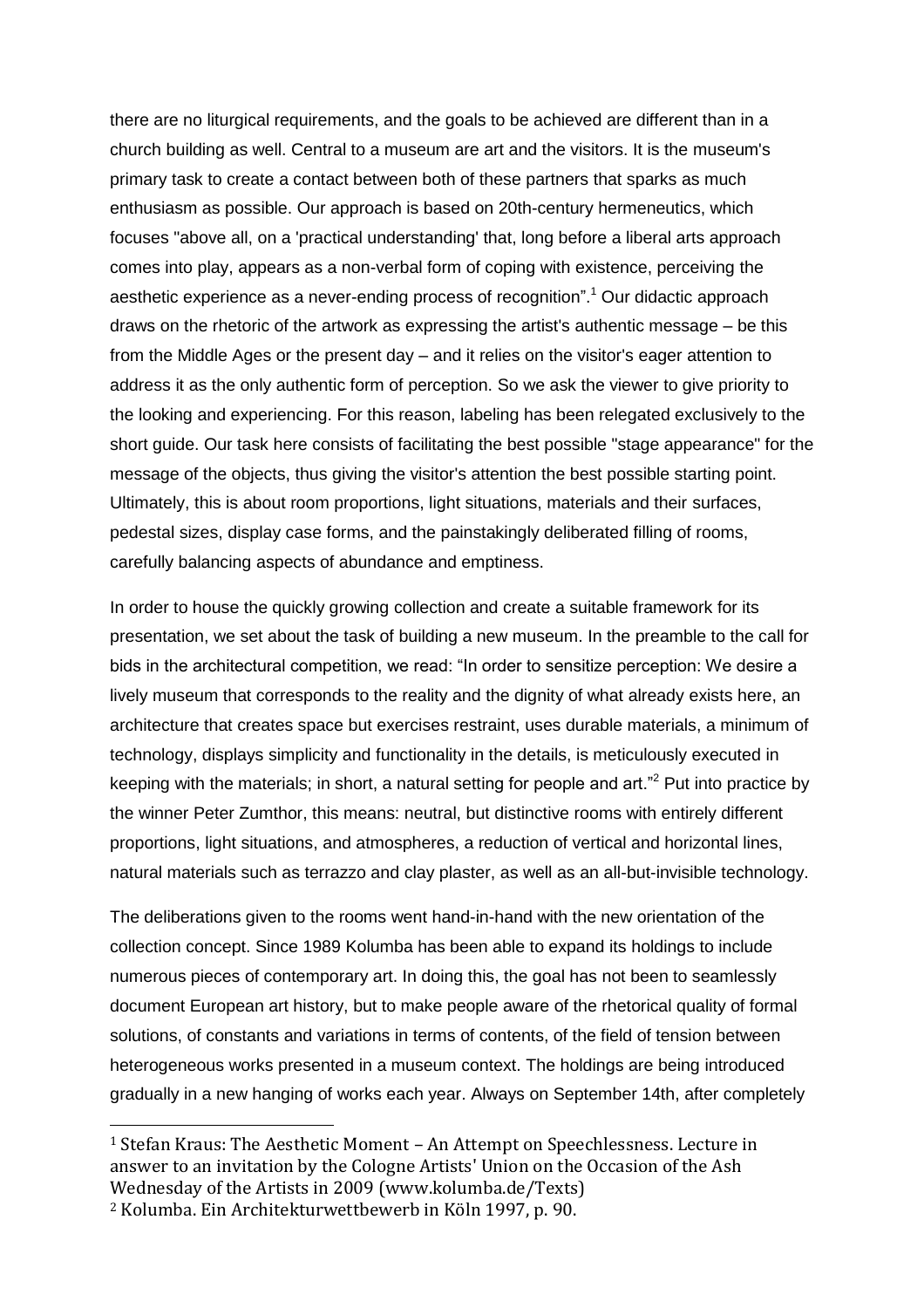emptying all of the rooms, we set up a new presentation of our own collection. This is invariably preceded first by the search for a new theme, the arrangement of the selection of artworks, and the very exact placing of the objects in the room. The titles of our exhibitions since the opening of the new building in 2007 each provide a direction, which may be understood both concretely as well as metaphorically. "Infinite Space expands", "Man Leaving Earth", "Bequest", "Noli me tangere", "thinking", "Art is Liturgy", and "show, cover, hide. Shrine". Using three different rooms as examples, I would now like to introduce to you the possibilities we implemented for transforming them.

Allow me to begin with a room in which a permanently installed work of art defines the mood in each exhibition: the "Tragedia Civile" from 1975 by Arte Povera artist Jannis Kounellis, an installation first shown at the 1975 documenta. Before a wall covered in gold leaf stands a coat rack with an old coat that has seen better days on the one side and what was once an expensive hat on the other. An old-fashioned oil lamp illuminates the wall with weakly shimmering light. The installation forms a stage upon which the visitor moves like an actor or a spectator. The title already imbues it with the atmosphere of a stage play, in which, depending on the focus, various things play a major role: absent persons and their characterizations indicated by the pieces of clothing left behind, the hyperbole caused by the gold leaf, or the bourgeois splendor hinted at by this and providing a blurred reflection of those present or the urban flair of the 19th century – to cite only a few of the possible variations. For the first exhibition in the new museum building, "Infinite Space expands", which was dedicated to the possibilities of artistic statements, it was in this room that our thoughts centered around things and their associative potential. The medieval counterpart was the housing of a Middle Rhenish family altar stemming from ca. 1440, in which the Virgin Mary's bourgeois sitting room serves as the stage for the Annunciation of the Birth of Christ. This was flanked by a painting from 1960 by Düsseldorf painter Konrad Klapheck, showing two sewing machines in his customary concrete abstraction. The title, however, leads us in a different direction: It is called "The Mothers". The other flank was formed by three display cases containing medieval aquamaniles and modern household goods, such as irons and coffee pots.

In the exhibition "Bequest", the room had an entirely different character altogether, due to sheer multitude of objects alone. A collection of wedding photographs had come to the museum in the form of a gift from a professional photographer. These suddenly began to play a role during considerations we had been giving to things that people leave behind. Randomly hung, they covered three walls of the room. In the middle were two Cologne copes, which had been crafted in the third quarter of the 15th century for the canon Göbel Wutscheid from Münstereifel. Because the duration of the exhibition was limited to only one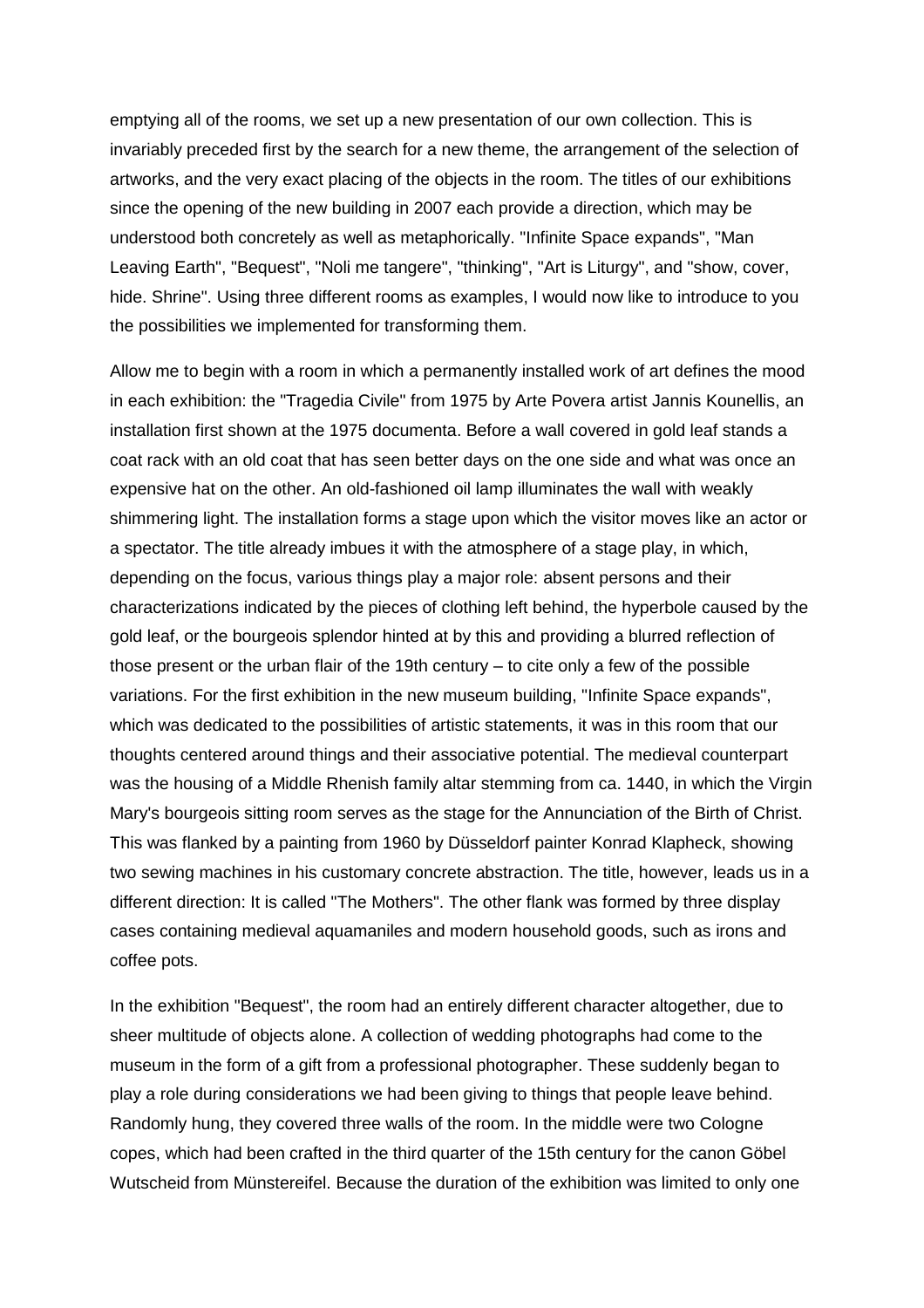year, after consulting with the restorers and then giving precise instructions to the museum guards, we were able to exhibit both copes without a display case, thus considerably enhancing their physical presence. Their placement in the room prompted thoughts of a ceremonial choreography of the kind that is also fundamental to processions. It contrasted attractively to the stiff poses of the wedding couples and became a part of the action on the stage of the "Tragedia Civile".

In the center of the museum, there is a large room located exactly above the excavation site of the old Kolumba Church and sharing the same basic floor plan. It is the anchor for all of the exhibitions. The thematic focus reaches its culmination here. In the presentation "Art is Liturgy", terms such as space, time, order, body, action, and play constituted the selection criteria for the pieces to be displayed. The title of the exhibition went back to a 1973 quote by American artist Paul Thek, whose work divulged itself in large spatial installations. None of these installations has come down to us in entirety, which meant that new contexts had to be created for the presentation of the fragmentary remains – just as is the case for the "old" art. Thek's works make us conscious of the staged quality of art works, since if there is no setting the scene, no public display comes about. In the middle of the large room stood the splendid Kolumba monstrance dating from around 1400 – the center and performative highlight of the Christian cult. The longing for the physical presence of Christ that is clearly inherent here was reflected in the exhibition with the large-format drawings (2002–2003) by the priest and artist Herbert Falken, in which he tried for many years to give the body a new form, and ultimately succeeded in arriving at its dissolution.

In our current exhibition, "show,cover,hide. Shrine", the room is filled with the shrines of saints that are kept in St. Servatius Church in Siegburg. They are at our museum for the time being due to urgent renovation works currently underway on the churches there. The theme is reckoned among the most essential characteristics of Western art and cultural history. It has its place in the three great religions based on Divine revelation – Judaism, Christianity, and Islam – and especially, in our daily life as well: Covering, and showing seem to facilitate each other, since apparently, it is only the covering up that first attracts the gaze to what has been hidden, thus making it visible. This mechanism is archetypically expressed in the reliquary shrines, which bestow a visible form upon the invisible holiness and with their splendor, serve to enhance the veneration. On the walls, pictures painted between 1977 and 1990 by the American artist Max Cole accompany the medieval ensemble in the middle of the room. Her persistent alignment of short vertical brushstrokes allows us to detect the heartbeat of the artist, and leads directly to the perception of a measurable, physically palpable, progression of time. Looking through to one of the adjacent cabinet rooms, we glimpse a photo series by the Munich artist Kurt Benning called "German village in winter"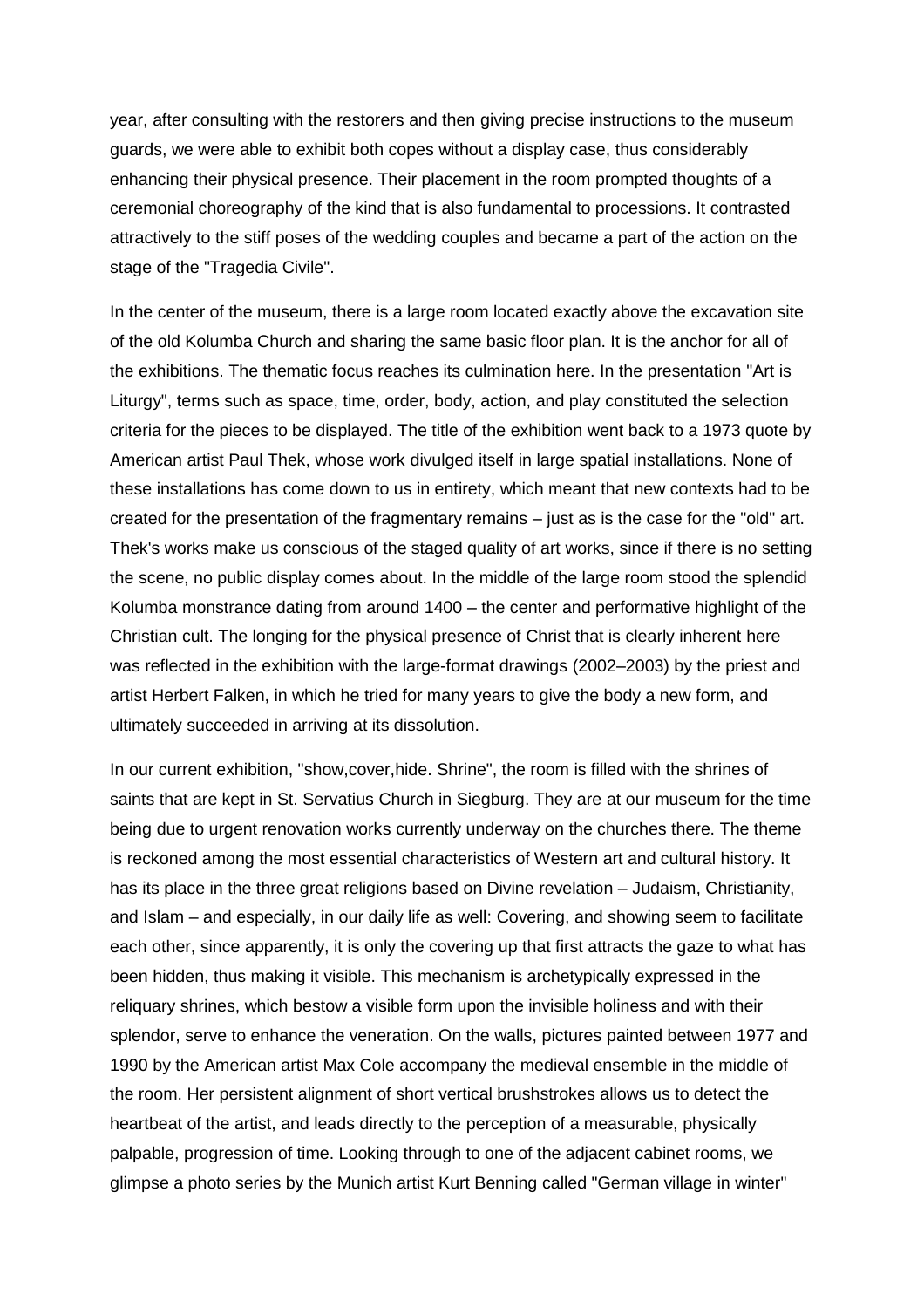(1990), in which the house motif of the shrines recurs. Coursing around his native village, Benning has rendered buildings that augur protection from winter's cold, but oddly enough, do not seem to invite us in.

The walk through the museum ends in three tower rooms, of which one reaches a height of 12 meters. There, for the first time in the exhibition "Noli me tangere", the Pentecost Retable from the Church at the Hospital of the Holy Spirit in Nuremberg, which had just been acquired at the time, was placed on display. Most likely, it was created shortly before 1449 as a commission by Margarete Valzner, the widow of the Nuremberg master of the mint, who had died long since. On the middle panel, the Descending of the Holy Spirit takes place. This is flanked to the sides by the Annunciation and the Birth of Christ, His Resurrection and the Death of Mary. The saints on the outsides of the wings inform us as to the altarpiece's original location, whereas the back panel with the Last Judgment alludes to the confessions heard behind the retable. The composition of the middle scene is aimed to include the viewer, expanding the events to involve the parish. The viewer becomes part of the picture, so to speak. As a counterpart to the altarpiece, we placed a work by Cologne sculptor Heinz Breloh called "The Vessels of my Body", from 1982, raw plaster shells, in which fragments of the artist's extremities had been cast. It is about extending and effusing the self into space as a characteristic of creative work and about hindering this due to physical limitations.

For the next exhibition that followed, "thinking", Breloh's sculpture was replaced with a technical arrangement by the Viennese composer Bernhard Leitner, "SpaceReflection. Sound-Space-Sculpture" from 2010, which emitted noises into the room, sounding it out and filling it at the same time. Apart from the fact that in a first, very elementary stage of perception, an almost automatic connection came about to the flames of the Holy Spirit, the sounds that virtually exploded at different points had in turn an impact upon the visitor. The person was consciously able to position himself/herself with respect to the sounds, understand the dimensions of the room both acoustically and physically, or even allow a "pling" to resonate in his or her own head.

Gaining an understanding of the exhibitions in such a way requires time and peace of mind. For this reason, we no longer conduct our guided tours with discussions during our normal opening hours, but now offer these at times before the museum opens or after it closes. In this way, we are able to create exclusiveness for the individual visitor's own private gaze, and provide for groups the joy of an exclusive visit. It seems to be time to "take the visitor seriously as a viewer, not as a number to be counted, or as one of the paying masses, but to experience him or her as individuals, and thus be able to confront the person with the fact that there is nothing to 'understand' about the work of art if it has not been experienced first.